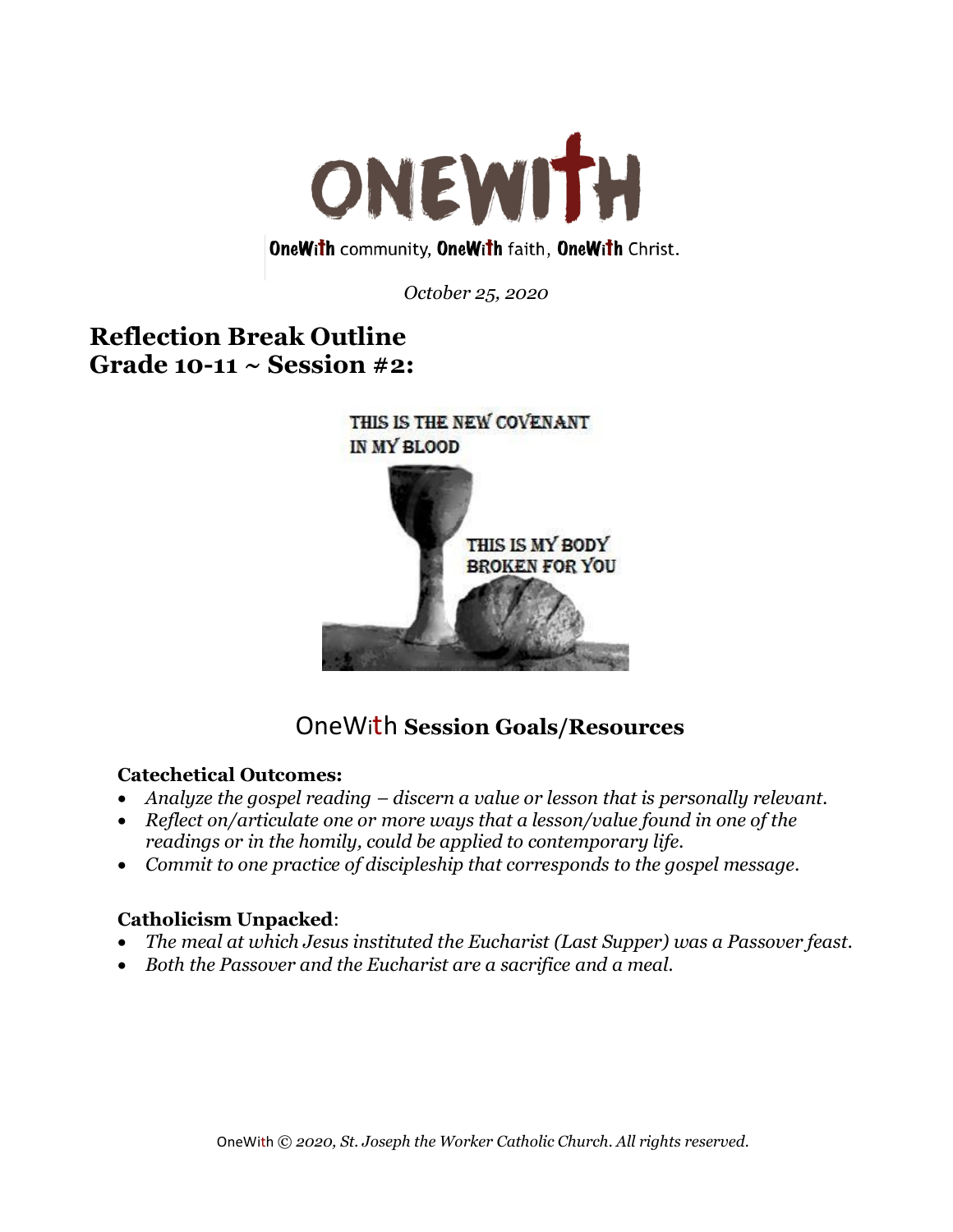### **"Virtual"** OneWith **Session**

*The Catholic Mass is an inexhaustible Mystery! Not the kind of mystery that you don't know/cannot find the answer to – but a spiritual mystery that continues to open up new layer after new layer... the more carefully you look the more exquisite and profound its meaning. What layer of mystery did you uncover today?*

*Youth should use the notes from their "Virtual" OneWith Reflection Packet to help them participate in the following discussions...*

#### **Liturgical Reflection**

*This part of the reflection is deigned to get youth familiar with the different "movements" of the Mass as well as the many "rites" of worship that it contains.* 

*(Youth should have prepared a reflection of 2-3 sentences on this question)* What was the one element of the liturgy that stood out to you? How did it helped focus or enrich your experience of Mass.

*(See the "Virtual" OneWith Reflection Packet for full details about this reflection.)*

- Introductory Rites Reflection:
- Liturgy of the Word:
- Liturgy of the Eucharist:
- Closing Rites:

### **Scripture Reflection**

*The ability to listen deeply to God's word and extract its wisdom and meaning for our lives today is vital to the life of a Christian disciple! This part of the reflection is designed to help youth develop the skill set to be able distill the meanings and wisdom that are found in the weekend scripture AND (with a little help from the priest or deacon – perhaps) apply these lessons/wisdom to our own life. This is not easy task! Be patient, but persistent – our youth are pretty sharp, and they should be able to borrow from their academic skill set of literature analysis, etc.*

Scripture Readings of the week

- Reading #1: Exodos 22:20-26
- Responsorial Psalm: 18:2-4
- Reading #2: I Thessalonians 1:5-10
- Gospel: Matthew 22:34-40

*[A full copy of the readings for the week can be found on the U.S. Bishop's website:* <https://bible.usccb.org/bible/readings/102520.cfm>*]*

*Choose one of the readings used at Mass this weekend...* 

- *Who is speaking in this passage?*
- *To whom are they speaking?*
- *What is the main "message" from this passage and how might that be applied in your own life? (3-4 sentences)*

*What was the main point of the Priest/Deacon's homily (preaching)? How does this message connect to your lived experience? (2-3 sentences)*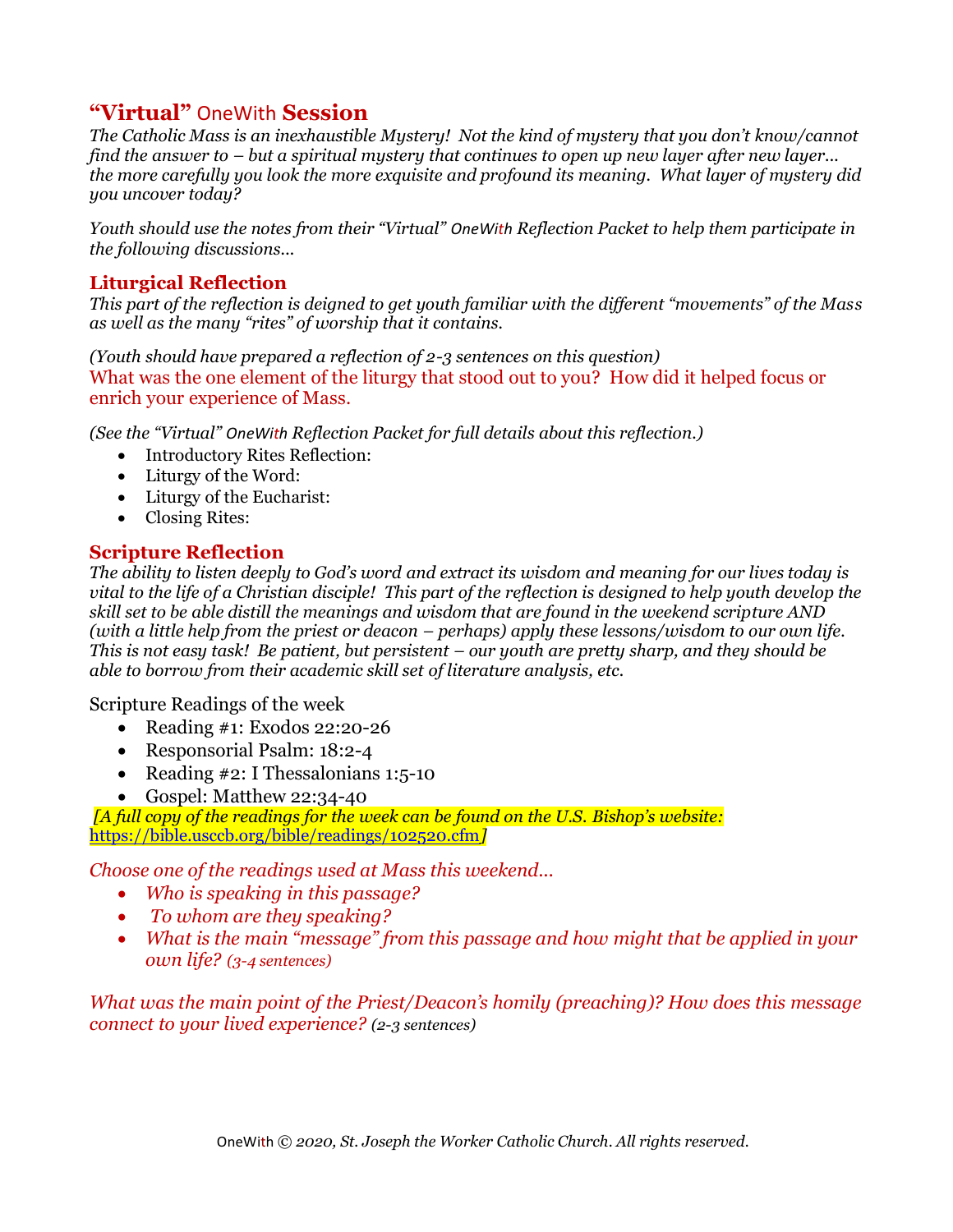#### **Theological Reflection**: The Eucharist

*As part of our year-long focus on Eucharist, we will unpack a different theological 0r communal aspects of this sacrament at each session. This week we will explore the Jewish roots of the Eucharist.* 

*Eucharist is a celebration, it unifies the community of believers, it give strength to disciples and healing to the afflicted. Eucharist is sacrament that is bound in layer up layer of symbol, ritual and mystery – yet it is the most approachable of all sacraments. The Eucharist IS Christ and it is Christ that we all need.*

*~ Barry*

You might remember from last time that the word "Eucharist" comes from the Greek word *eukharistia* - meaning "thanksgiving, gratitude" The earliest written account of a Christian eucharistia is found in the Apostle Paul's first letter to the Corinthians (around AD 55). Paul makes it clear that "eating the bread and drinking the cup of the Lord" was not a social or informal meal but a celebration of a "Supper of the Lord" connected to the Last Supper of Jesus some 25 years earlier. Paul's letters demonstrate that the Eucharistic meal was already an established practice of the community of believers.

#### **Jewish Roots**

When Jesus gave us this New Covenant, it was part of an ancient Jewish celebration know as Passover. In ancient Jewish tradition, the eating of the Passover lamb and unleavened bread was accompanied by the drinking of multiple cups of wine. As part of the celebration of the Passover meal, the father of the household would say the following blessings over the Passover bread and wine *"Blessed are you, O Lord our God, who brings forth bread from the earth.*" These ancient Jewish blessings are almost identical to what the priest says in Mass today. These same Jewish blessings are the ones that Jesus himself spoke at the Last Supper when he took the bread, "blessed" it, and gave it to the disciples.

The connection with Passover also explains the early Christian belief in the real presence of Jesus in the Eucharist. *As any first-century Jew would have known, to complete the Passover ritual, you have to eat the flesh of the lamb. The new Passover, like the old, was not completed by the death of the lamb; it was completed by "eating the flesh"* (Ex 12:8). Even today, just before Communion, the priest proclaims to the people of God, *"Behold the Lamb of God, behold him who takes away the sins of the world. Blessed are those called to the Supper of the Lamb"*. In the new Supper of the Lamb, Christ is indeed the Lamb of God who takes away the sins of the world (Jn 1:29).

*<http://www.usccb.org/beliefs-and-teachings/how-we-teach/catechesis/catechetical-sunday/eucharist/upload/catsun-2011-doc-pitre-roots.pdf>*

[Group Share]

- Brainstorm with your group as many connections as you can think of between the Jewish Passover celebration, the Last Supper (Jesus and his disciples) and the sacrament of Eucharist.
- As a group, develop a "working definition" of the sacrament of the Eucharist. (something you might say to a non-Catholic friend) – we will continue to work on this definition as we move through the year…
- What questions do you have about the Sacrament of the Eucharist? *(Barry or Fr. Mike would like the opportunity to help "unpack" this complex theological mystery of our faith).*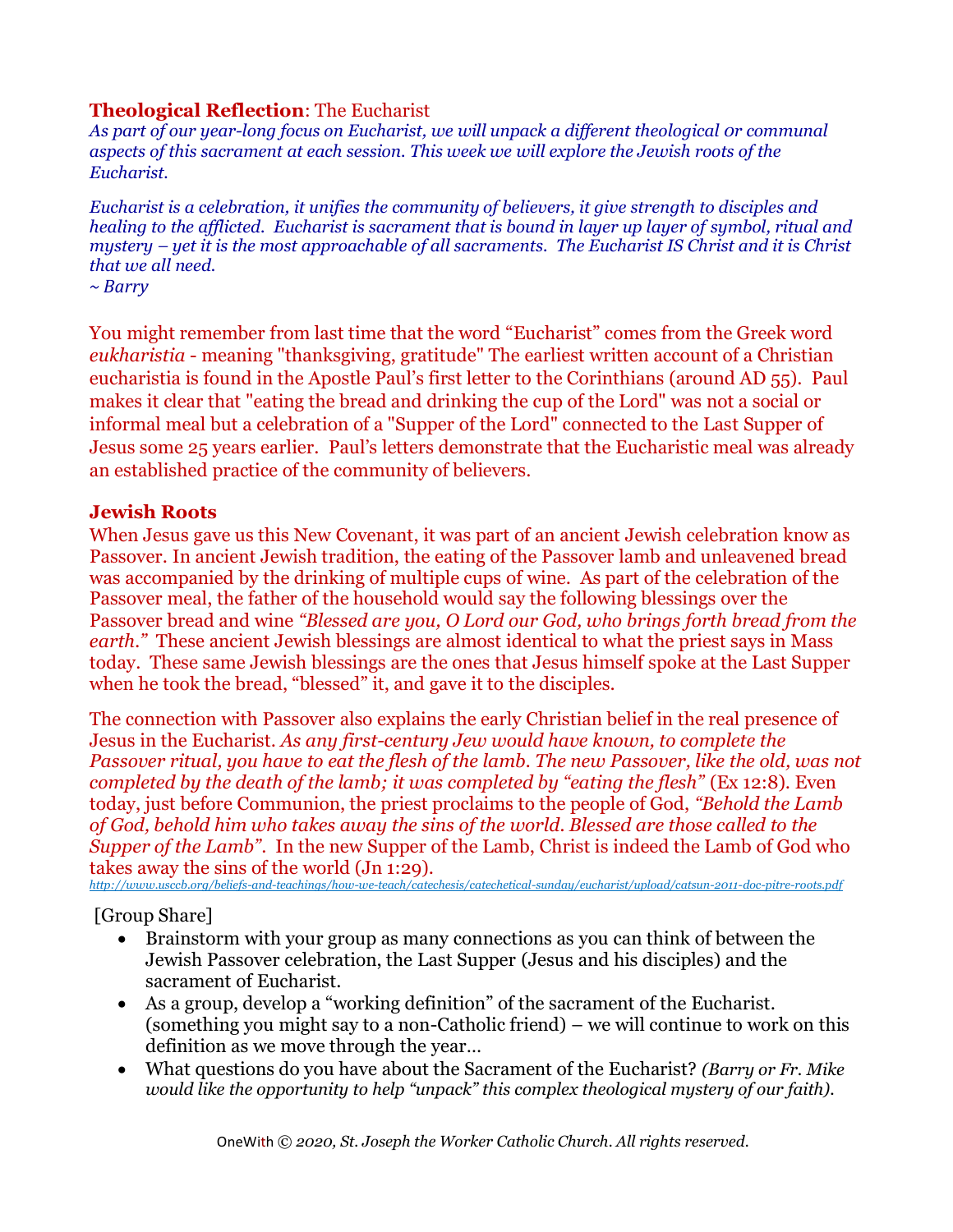### **Intercessory Prayer**

*Take a few minutes to bless each other and pray for your needs (and those of the whole world).*

Praying for each other, those who are suffering in this world, and for those who have passed from this world is one of the great Traditions of Catholicism. In a moment we will pray with a liturgical form that is called Intercessory Prayer. But first we need to add YOUR "intentions" to our list of prayers tonight...

What can we pray for in your life? *(Grandparents/loved ones, general or specific health needs, other stressors, etc... Make a list and insert them as indicated below)*

Each session one of you will be asked to lead our closing prayer – we will rotate so that everyone gets a chance to serve as prayer leader and to avoid the awkward "I'm not going to move or make eye contact" stand-off...

This is how it will work, the leader will end each prayer petition by saying **"We pray to the Lord…".** Everyone else responds by saying **"Lord, hear our prayer"** following each intention. Is there someone who would like to a volunteer or should we start alphabetically?

**Leader:** For the Church, may always be instruments of peace - *"We pray to the Lord."* **Re:** Lord, hear our prayer.

**Leader:** For victims of war, refugees, widows and the orphans - "We pray to the Lord." **Re:** Lord, hear our prayer.

**Leader:** For victims of systematic injustice - "We pray to the Lord." **Re:** Lord, hear our prayer.

**Leader:** For profound peace in our world, nation and community - "We pray to the Lord." **Re:** Lord, hear our prayer.

**Leader:** For all who are from the Covid-19 Virus and its effects - "We pray to the Lord." **Re:** Lord, hear our prayer.

**Leader:** For all essential and health care workers - "We pray to the Lord." **Re:** Lord, hear our prayer.

**Leader:** For the victims of natural disasters - "We pray to the Lord." **Re:** Lord, hear our prayer.

**Leader:** For our sister parish, St. Catherine's in Bouzy, Haiti - "We pray to the Lord." **Re:** Lord, hear our prayer.

**Leader:** For those who have died - "We pray to the Lord." **Re:** Lord, hear our prayer.

**Leader:** For [Read your group's intentions here…] - "We pray to the Lord." **Re:** Lord, hear our prayer.

**Leader:** For the prayers we hold in silence, (pause) - "We pray to the Lord." **Re:** Lord, hear our prayer